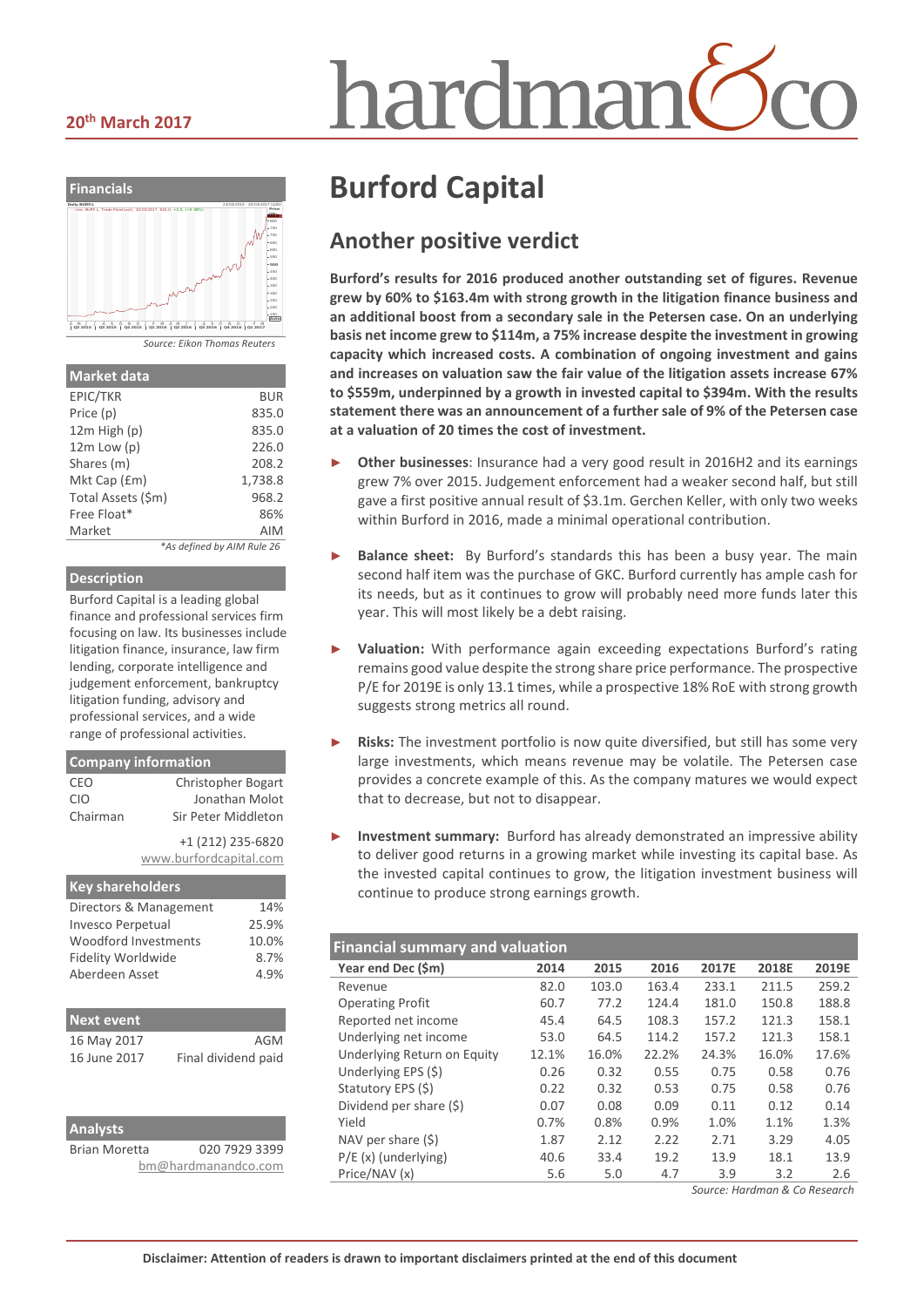

# **Table of Contents**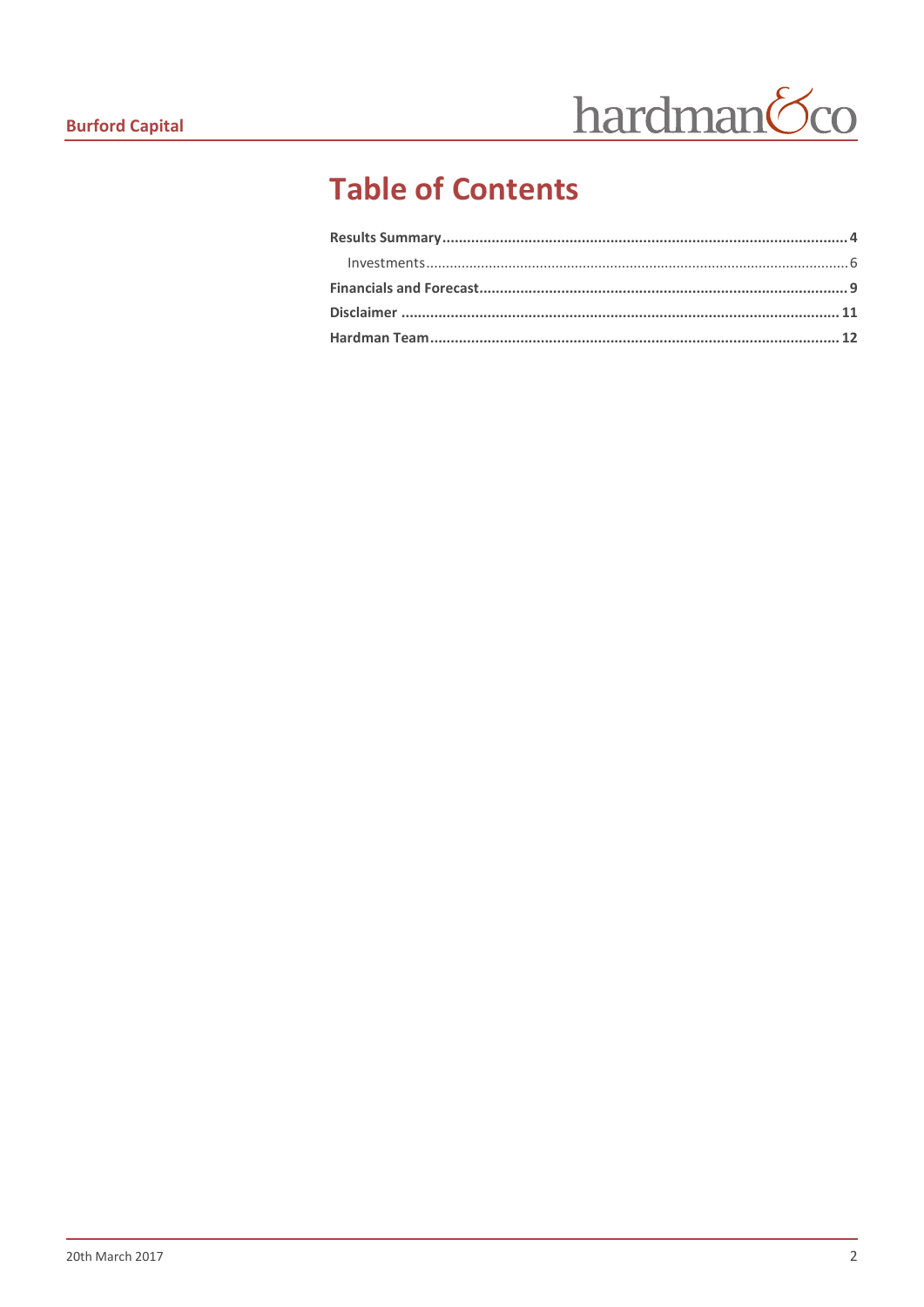### **Burford Capital**





#### **Interest Cover**



#### **Eps and dividend**



- Growth depends on pace of investment and conclusions
- ► Accelerated investment in 2016 will boost 2017 and 2018 revenue
- 2016 and 2017E boosted by movements in Petersen case
- Continued investment in the business underpins the growth

- No debt prior to 2014
- ► Retail bond issues in 2014 and 2016
- 2014 issue was mid-year so only partial accrual of coupon
- ► Assumed another £100m debt issue from start of 2018

- ► Full effect of large single \$100m investment coming through properly in late 2016 and into 2017
- 2016 results showing benefits of a wide range of investments
- 2017E boosted by Petersen case
- Some large single claims may introduce volatility in the future

*Source: Company data; Hardman & Co Research*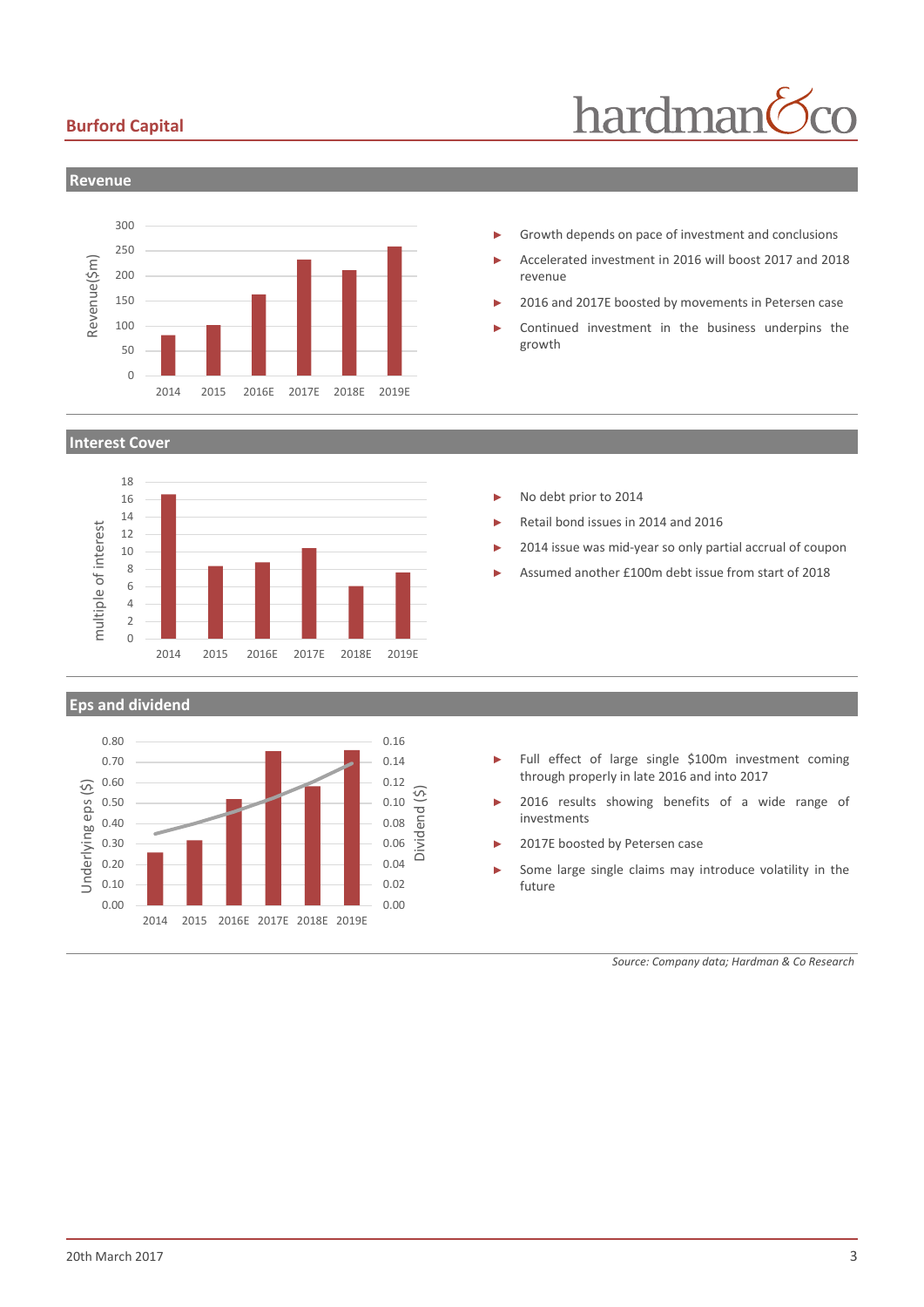## <span id="page-3-0"></span>**Results Summary**

As is now a good habit, Burford produced an outstanding set of results for FY2016. Total income grew 59% to \$163.4m, again driven by the core litigation business which grew its income by 60%. On an underlying basis (excluding amortisation and acquisition costs) earnings also grew 75%.

The final dividend was increase to ¢6.48, giving a full year total of ¢9.15 which is a 14% increase in dollar terms. UK investors see a much larger increase of 38% at current exchange rates due to the depreciation of sterling over the year.

## **By Division**

#### *Litigation Finance*

| <b>Litigation Finance</b> |       |       |         |        |
|---------------------------|-------|-------|---------|--------|
|                           | 2013  | 2014  | 2015    | 2016   |
| Income                    | 38.85 | 47.85 | 87.88   | 140.19 |
| Expenses                  | 9.01  | 10.42 | 15.65   | 26.02  |
| PBT                       | 29.84 | 37.43 | 72.22   | 114.17 |
| Tax                       | 0.56  | 0.61  | $-2.23$ | 4.72   |
| <b>PAT</b>                | 30.41 | 38.04 | 70.00   | 118.89 |
| Op Mgn                    | 77%   | 78%   | 82%     | 81%    |

*Source: Burford Capital, Hardman & Co Research*

As noted above, the core litigation finance business continues to drive revenues and profits forward. Hardman & Co noted at the time of the FY2015 results that the significant increase in litigation investments on Burford's balance sheet would drive a significant increase in profitability. At the time we expected the primary benefit to come in 2017, but this has come sooner. Although Burford will not comment on specific investments, we believe that the \$100m announced a year ago has slightly different characteristics from its earlier investment. We note in particular the full investment at outset with no contingent commitments, and believe that the cases in this investment have been maturing a bit quicker than the other investments.

There is also a boost from a secondary sale in the Petersen case, which is discussed in detail below.

Costs also grew significantly in this area, with an increase of 66% over 2015. Burford had previously indicated that they believed that they had underinvested in growing capacity in 2015 and intended to rectify that in 2016. This has led to a slight decrease in the operating margin compared to FY2015, though it is still better than prior years. Management have indicated that they will continue to invest in growing the capacity in 2017. Given the apparent market potential, Hardman & Co believe they should continue to do so.

It should be noted that law firm lending is now included with the litigation finance segment, though the overall numbers are small relative to the existing business.

#### *Investment Management*

Last year Burford purchased Gerchen Keller, a litigation investment business that managed funds. With the acquisition taking place in mid-December 2016, there is little in Burford's profit and loss from operations, with \$647,000 of revenue and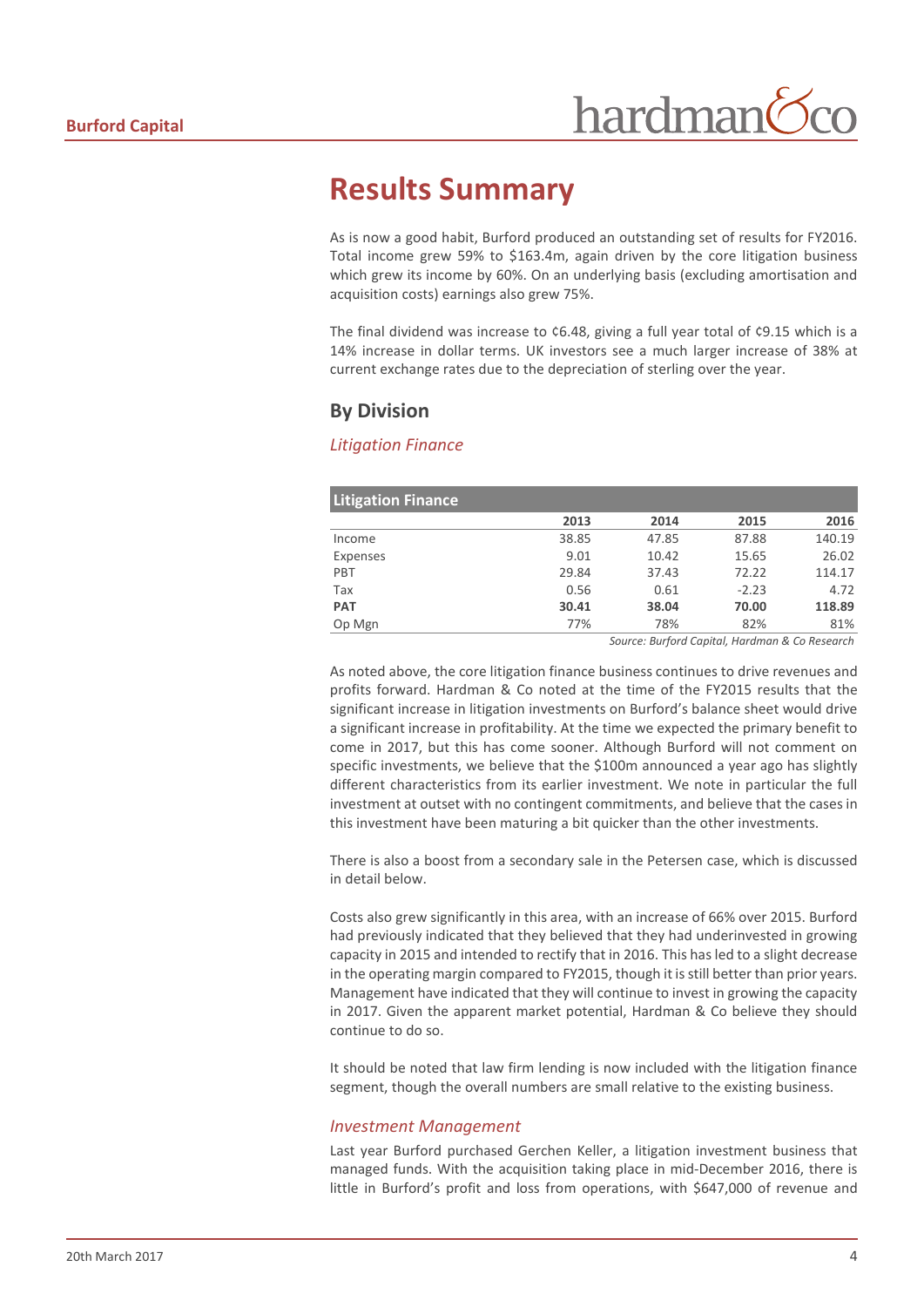hardman

\$379,000 of operating profit. With the comprehensive disclosure at the time of the acquisition, there is also little in the way of incremental news.

There has been a bigger effect on the balance sheet, with \$133.9m of goodwill and \$39.4m of intangible assets representing the value of existing accounts. Acquisition costs are \$5.9m, with the bulk of these and a substantial part of the cash payment as unpaid liabilities at the year end.

#### *Insurance*

| <b>Insurance</b> |         |         |         |         |
|------------------|---------|---------|---------|---------|
|                  | 2013    | 2014    | 2015    | 2016    |
| Income           | 20.91   | 24.34   | 12.76   | 12.92   |
| Expenses         | 6.78    | 5.40    | 2.58    | 1.70    |
| PBT              | 12.96   | 18.94   | 10.19   | 11.23   |
| Tax              | $-2.84$ | $-3.86$ | $-1.19$ | $-1.61$ |
| <b>PAT</b>       | 10.12   | 15.08   | 9.00    | 9.62    |
| Restructuring    | $-1.17$ | 0.00    | 0.00    | 0.00    |

*Source: Burford Capital, Hardman & Co Research*

The insurance business had a very positive result in the second half of 2016, reversing a weaker first half and for the year revenue grew by 1.2% in dollar terms. Exchange rate moves disguise that in sterling terms operating profit increased by 25%. As indicated at the half year results, new business is no longer being written as of 31 December 2016 and the book is now in run-off.

Burford have managed the costs down in this business, and there remains a substantial book to be run-off. Nevertheless, though it has been a very profitable investment for Burford, profits from the existing business will decline over the next few years.

It is clear that Burford is not the only one who has pulled back from the UK litigation insurance market over the last few years, and it observes that there are some issues now related to a lack of capacity. It would seem that Burford see a potential opportunity and are looking at solutions, which may include a creating captive insurer.

#### *New Initiatives*

| <b>New Initiatives</b> |      |                                                |         |         |
|------------------------|------|------------------------------------------------|---------|---------|
|                        | 2013 | 2014                                           | 2015    | 2016    |
| Income                 |      | 0.22                                           | 2.51    | 8.85    |
| Expenses               |      | 1.56                                           | 2.80    | 4.90    |
| PBT                    |      | $-1.34$                                        | $-0.29$ | 3.95    |
| Tax                    |      | 0.47                                           | 0.00    | $-0.82$ |
| <b>PAT</b>             |      | $-0.87$                                        | $-0.29$ | 3.14    |
|                        |      | Source: Burford Capital, Hardman & Co Research |         |         |

The New Initiatives segment now contains only judgment enforcement, with law firm lending being moved to the litigation finance section. The 2015 figures have been restated to reflect that.

The first half of FY2016 was very good for the business, with its first significant contingent return in the first half of the year. With no repeat of that in the second half, profitability declined to \$0.4m in 2016H2. Management described this business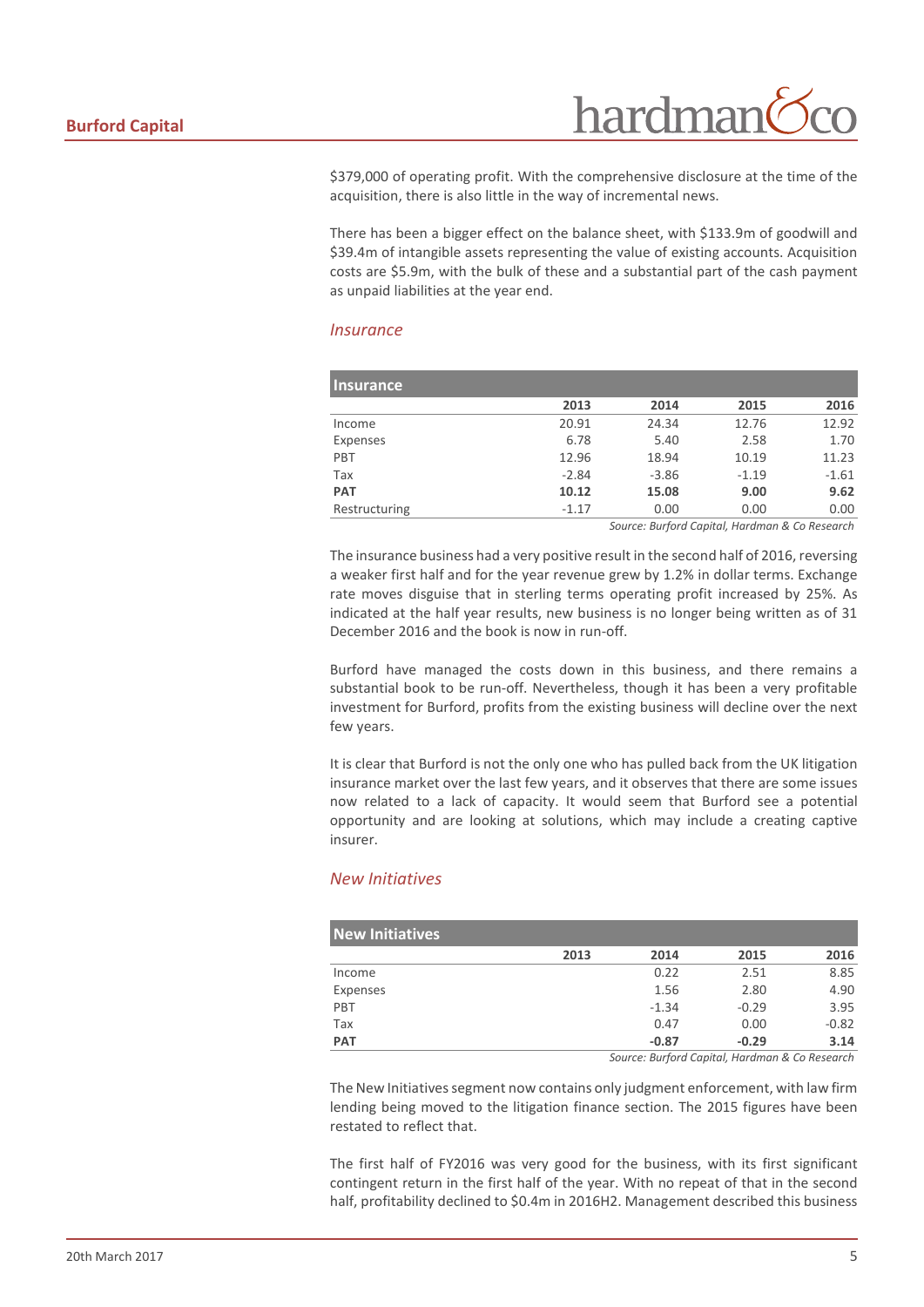

as a mini-Burford, particularly as it seems likely to have volatility in revenues depending on when contingent claims come in. It may take some time for the book to build up and for revenues to become more stable. Having said that, almost half the costs were covered by fees so there appears to be some underpinning already.

This business will shortly be renamed "asset recovery".

#### *Corporate*

There were two significant changes to the income statement from the corporate centre. Firstly the issue of a new retail bond (£100m at 6.125%) increased interest costs. In 2017 this cost will increase further, with a full year of the bond and the addition of the loan note for the GKC acquisition, though there will be some offset from the beneficial exchange rate movements.

The second large item is something of a one-off, with a currency gain of \$34.9m. Most of this reflects the change in the value of the debt. In the absence of further large currency movements this line is expected to return to more normal levels in 2017.

## <span id="page-5-0"></span>**Investments**

While there has been much discussion of some individual investments (more on that below), it is the diverse portfolio of investments that remains Burford's biggest attraction. FY2016 as a whole showed improvement in returns over the previous year with \$177m of gross realisations (\$139m in FY2015), \$47m of realised gains (\$60m in FY2015) and \$203m of cash flow (\$140m in FY2015).

| <b>Cumulative returns (percent)</b> |      |      |      |               |               |  |
|-------------------------------------|------|------|------|---------------|---------------|--|
|                                     | 2012 | 2013 | 2014 | 2015          | 2016          |  |
| RoIC                                | 57%  | 62%  | 60%  | 70%           | 60%           |  |
| <b>IRR</b>                          | 22%  | 26%  | 24%  | 28%           | 27%           |  |
|                                     |      |      |      | _ _ _ _ _ _ _ | $\sim$ $\sim$ |  |

*Source: Burford Capital, Hardman & Co Research*

For FY2016 Hardman & Co is changing its analysis of investments. When Burford started investing, each investment represented a single case. As the business has progressed its investments have increasingly been in multiple cases, meaning the methods we used before no longer give the same insight. Ultimately this is good for the business, as the portfolio investments now have over 500 individual cases underlying them, even if it means using simpler statistics than before.

The cumulative Return on Invested Capital (RoIC) declined to 60%, from 70% the year before while the IRR only reduced slightly. The former probably reflects the shorter duration of some of the 2016 investments, with \$42.7m from one investment producing \$61.1m of return. We believe this is from the large investment of \$100m that we discussed earlier. The RoIC on realisations in 2016 from that investment was 44%, but with an overall IRR of 60% this has been a great investment so far.

We note the weighted average duration on concluded investments declined to 1.6 years from 1.9 years in 2015. We attribute much of this decline to the early resolutions within the \$100m investment and expect a return to more normal levels of around 2 years going forward.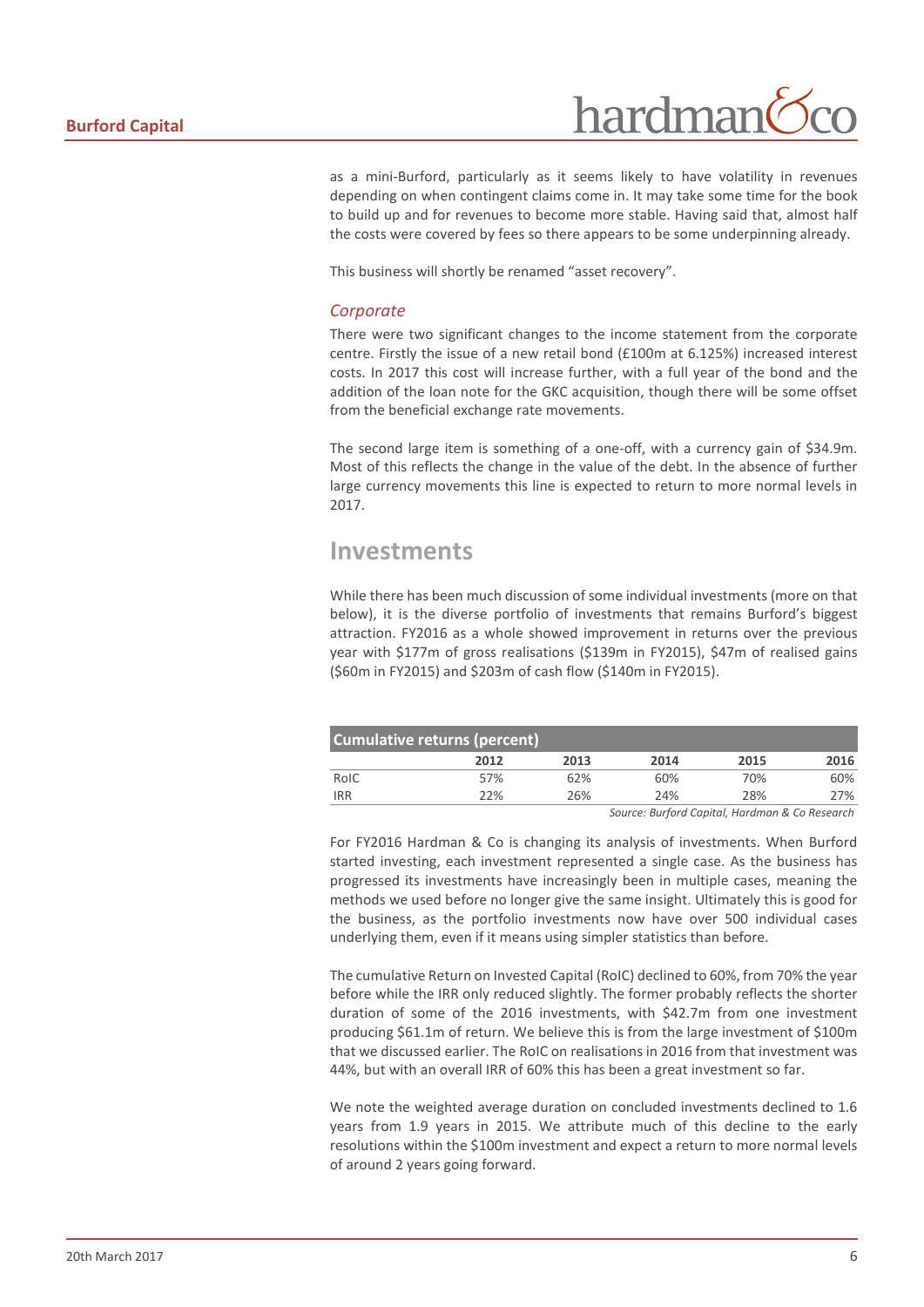#### *Petersen case*

Alongside the results, Burford announced the further sale of part of their investment in the Petersen case. They sold another 9% of their exposure at the same valuation as last time, 20 times their investment, for a cash amount of \$36m, implying a total value for the case of \$400m. Burford retains 90% of their exposure to the case, but have already recovered their investment so far with a profit too.

This is being read by many investors as significant, but the exact effect is rather opaque. We would make the following points, some of which we discussed in our previous note:

- This is a single case and the outcome is binary  $-$  either there will be a win/settlement or the case will be lost. The price may be regarded as an expected value of that, but will either be too low or too high depending on the outcome. The amounts either way could be significant for the company as a whole.
- Timing of any resolution remains uncertain.
- We do not know the valuation of the case prior to the sale.
- We do not know the valuation of the case in the 2016 accounts. The total fair value movement for the year was \$87.8m. Previous years have had figures of \$18-24m on much smaller books of investments. This suggests the uplift was perhaps around 10-15% of the then ~99% retention of \$400m that applying the price to the full investment would imply.
- The sale at the end of 2016 represented less than 1% of the value of the case and, given the almost complete absence of any other secondary market activity, was insufficient establish a proper market price. We believe that 10% will give more confidence, but will not clearly set a price for the whole case.

What we do know is that, from the data so far, that Burford will register another gain this year of \$36m less 9% of the current valuation, which is still likely to be significant. There will also probably also be a significant valuation uplift. We have included a total of \$72m for the gain and valuation uplift in our estimates, though we have no insight as to whether this fits with management and auditor thoughts. Frankly, the potential range is roughly \$40m to \$300m. We know Burford tend to be prudent, so a figure in the lower half of the range seems more likely, but without further information we cannot be more precise.

We also note that the Petersen case is not the only case that can significantly influence results by itself. We believe any of the outstanding 2010 cases could do so, but timing, as always, remains unclear.

#### *New Investments*

Having expanded its staffing capacity, Burford managed to grow its book of investments significantly again in 2016. As well as the \$100m portfolio announced at the start of the year, Burford committed to funding another \$50m portfolio and overall made 21 new investments in 2016. These took \$203.9m of investment with another \$163.9m of contingent commitments, both of which would be new highs for the company even without the large portfolio.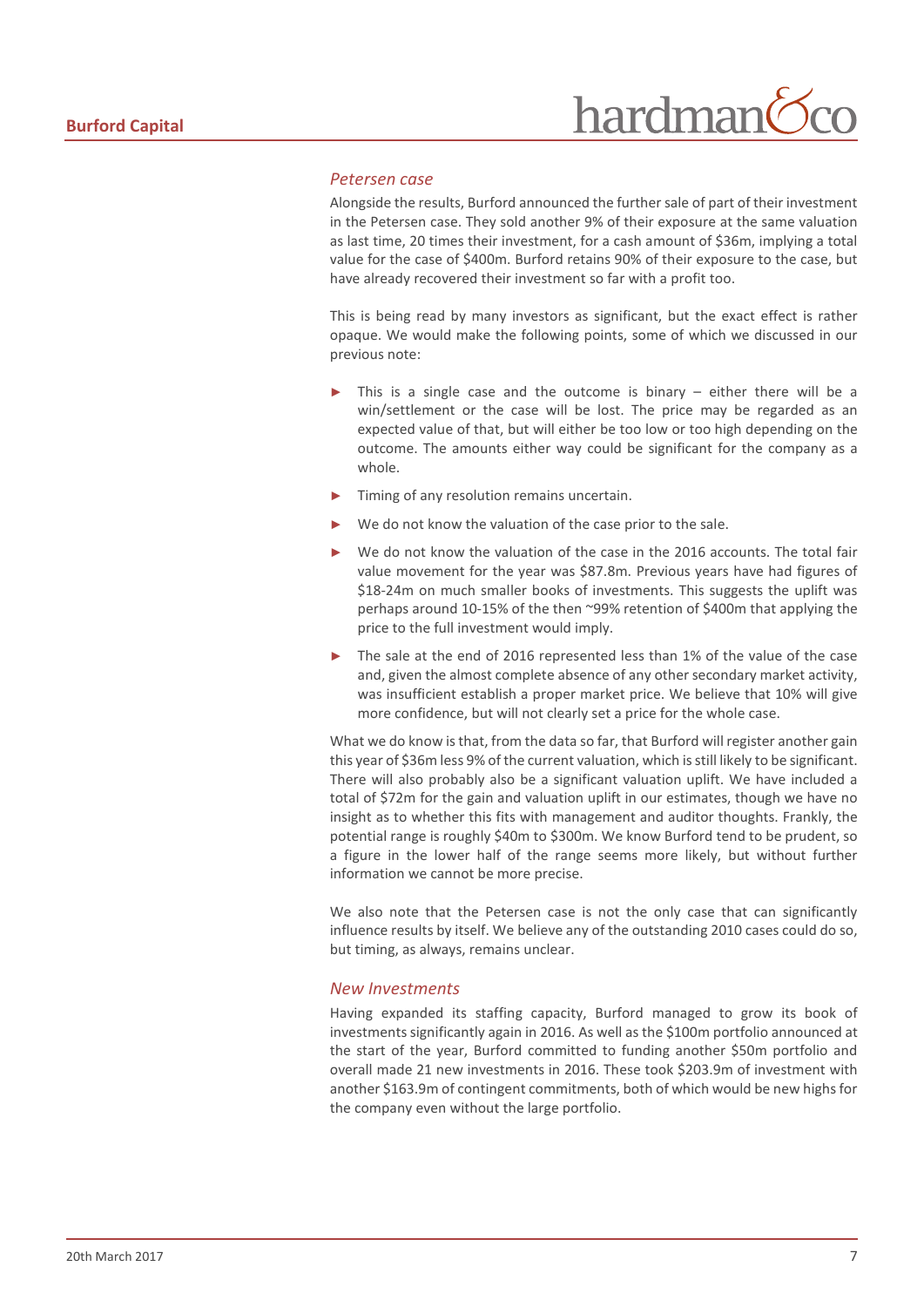| <b>Litigation investments</b> |       |       |       |       |
|-------------------------------|-------|-------|-------|-------|
|                               | 2013  | 2014  | 2015  | 2016  |
| Additions during year         | 62.4  | 77.4  | 124.2 | 271.6 |
| Invested capital at y/e       | 173.6 | 207.5 | 252.9 | 394.3 |
| Fair value at y/e             | 214.9 | 266.8 | 334.2 | 559.7 |
| Fair value/ invested capital  | 124%  | 129%  | 132%  | 142%  |
|                               |       |       |       |       |

*Source: Burford Capital, Hardman & Co Research*

As a consequence of this activity the end of the year saw Burford with a significantly larger book of investments than at the start of the year. The fair value balance grew 67% to \$559.7 and invested capital by 56% to \$394.3m.

#### *Balance Sheet*

By Burford's standards this was an exceptionally busy year. As well as the strong growth in litigation investments it issued a £100m retail bond, retired its preference shares and purchased Gerchen Keller. Only the preference share retiral can be said to have not had a significant effect.

| <b>Key balance sheet figures</b> |       |       |       |        |
|----------------------------------|-------|-------|-------|--------|
|                                  | 2013  | 2014  | 2015  | 2016   |
| Litigation investments           | 214.9 | 266.3 | 334.2 | 559.7  |
| Cash investments and equiv.      | 83.8  | 189.6 | 185.6 | 169.5  |
| Due from litigation              |       |       |       |        |
| investments                      | 50.9  | 63.51 | 61.61 | 40.1   |
| Goodwill and intangible asset    |       |       |       | 173.33 |
| <b>Total assets</b>              | 376.1 | 533.2 | 608.7 | 968.2  |
| Debt                             | 0.0   | 138.1 | 131.3 | 274.0  |
| Shareholders equity              | 351.5 | 382.7 | 434.2 | 596.2  |
| Gearing                          | 0%    | 36%   | 30%   | 46%    |
|                                  |       |       |       |        |

*Source: Burford Capital, Hardman & Co Research*

Burford finished the year with a cash and equivalents balance (net of the outstanding payments for GKC) of \$105.7m. The latest Petersen sale adds \$36m to that. Litigation payments due at the year end were \$40.1m, \$20.5m lower than at the end of 2015. Net investment (growth in invested capital) in the litigation investment book last year was \$141.4m, with contingent commitments 39% higher at \$297m.

All this tells us that if Burford continue to invest at their current rate then they will need an influx of capital before the year end. Although last year's single \$100m investment may not be repeated, the ongoing investment in capacity suggests that there will not be any slow down in growth. We note some of that will go to filling the funds brought by the GKC acquisition which does give a bit more uncertainty about the on balance sheet requirements going forward, though there will continue to be a balanced approach.

Given their statement about the "remarkably low level of leverage" and that returns on capital are much higher than the coupon rate on their existing debt, Hardman & Co would expect that there will be a further raising of debt later this year. If another large portfolio opportunity comes along then that may settle the timing, though this will also depend on the flow of resolutions too.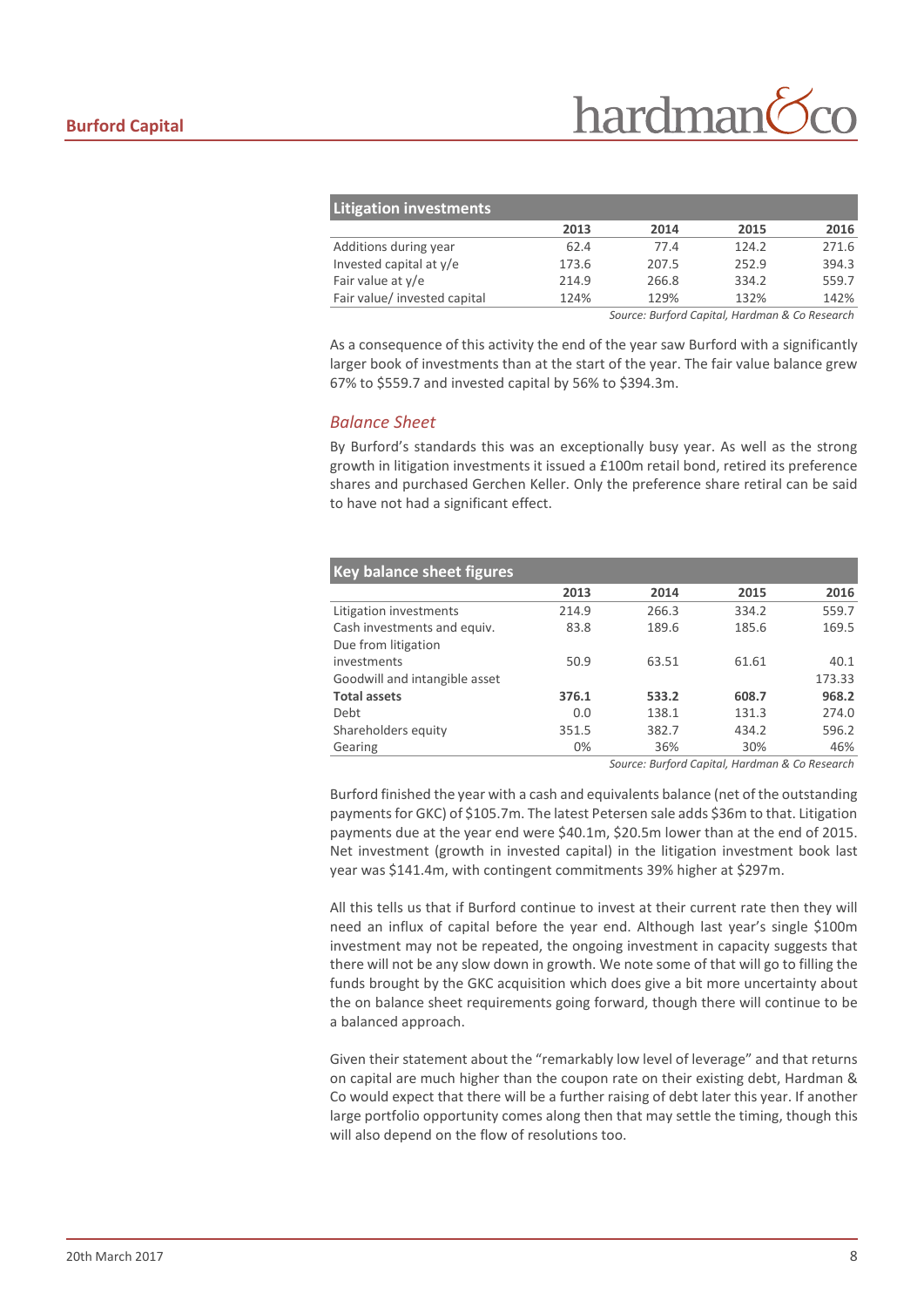## <span id="page-8-0"></span>**Financials and Forecast**

In this year's annual report Burford spent several pages discussing the market and their growth opportunity. It seems pretty clear that there is still a big market opportunity for Burford and, for the moment, the only real restraint is their capacity to process the opportunities.

As always, the uncertainty of when cases will conclude and what they will bring financially means that producing forecasts for Burford will always be a challenge for analysts. One consequence of this is that existing forecasts can be subject to big revisions, and we are aware our new figures will most likely see future significant revisions. This year the Petersen sale complicates that even further. With those thoughts in mind, we have increased our 2017E eps by 57% and 2018E eps by 6%. We have also introduced new estimates for 2019 with an eps of ¢76.

The main factors we have adjusted are as follows:

- Addition of \$72m for the Petersen case in 2017E.
- Faster growth for new business reflecting the increased investment in capacity, offset by some business maturing quicker than expected in 2016. This has led to a smaller upgrade for 2018E, but our 2019E have the benefit of that investment.
- Further Increased investment in capacity for the litigation finance business.
- An additional £100m of debt with a 6% coupon from the start of 2018, which has also reduced the 2018E upgrade.

Adjustments to insurance, fund management and judgment enforcement forecasts have been minor.

| <b>Summary financials</b>        |        |        |        |        |         |                                                                                                                         |
|----------------------------------|--------|--------|--------|--------|---------|-------------------------------------------------------------------------------------------------------------------------|
| Year end Dec (\$m)               | 2014   | 2015   | 2016E  | 2017E  | 2018E   | 2019E                                                                                                                   |
| Revenue                          | 82.0   | 102.0  | 163.4  | 233.1  | 211.5   | 259.2                                                                                                                   |
| Expenses                         | 21.3   | 24.1   | 39.0   | 52.0   | 60.7    | 70.4                                                                                                                    |
| <b>Operating Profit</b>          | 60.7   | 77.9   | 124.4  | 181.0  | 150.8   | 188.8                                                                                                                   |
| Finance cost                     | 3.7    | 9.3    | 14.1   | 17.4   | 24.7    | 24.7                                                                                                                    |
| <b>Exceptional items</b>         | $-9.7$ | 0.0    | $-5.9$ | 0.0    | 0.0     | 0.0                                                                                                                     |
| Reported pre-tax                 | 47.3   | 68.6   | 104.1  | 163.4  | 125.8   | 163.8                                                                                                                   |
| Reported taxation                | $-0.7$ | $-2.2$ | 4.8    | $-6.2$ | $-4.5$  | $-5.6$                                                                                                                  |
| <b>Minorities</b>                | 1.2    | 1.2    | 0.6    | 0.0    | 0.0     | 0.0                                                                                                                     |
| <b>Underlying net income</b>     | 53.0   | 65.2   | 114.2  | 157.2  | 121.3   | 158.1                                                                                                                   |
| Statutory net income             | 45.4   | 65.2   | 108.3  | 157.2  | 121.3   | 158.1                                                                                                                   |
| <b>Underlying Basic EPS (\$)</b> | 0.26   | 0.32   | 0.56   | 0.75   | 0.58    | 0.76                                                                                                                    |
| Statutory Basic EPS (\$)         | 0.22   | 0.32   | 0.53   | 0.75   | 0.58    | 0.76                                                                                                                    |
| Dividend (\$)                    | 0.07   | 0.08   | 0.09   | 0.11   | 0.12    | 0.14                                                                                                                    |
|                                  |        |        |        |        |         |                                                                                                                         |
| <b>Balance sheet</b>             |        |        |        |        |         |                                                                                                                         |
| Total equity                     | 382.7  | 433.1  | 462.2  | 564.0  | 685.2   | 843.3                                                                                                                   |
| <b>Invested Capital</b>          | 207.5  | 252.9  | 394.3  | 561.6  | 708.8   | 880.8                                                                                                                   |
| <b>Fair Value Balance</b>        | 266.8  | 334.2  | 559.7  | 833.7  | 1,078.7 | 1,372.1                                                                                                                 |
| <b>Total Assets</b>              | 533.2  | 608.7  | 826.4  | 931.6  | 1,175.9 | 1,334.0                                                                                                                 |
|                                  |        |        |        |        |         |                                                                                                                         |
| NAV Per share (\$)               | 1.87   | 2.12   | 2.22   | 2.71   | 3.29    | 4.05                                                                                                                    |
| <b>Return on Equity</b>          | 12.4%  | 15.8%  | 21.0%  | 24.3%  | 16.0%   | 17.6%                                                                                                                   |
|                                  |        |        |        |        |         | $Ca1$ $Ca2$ $Ca2$ $Ca2$ $Ca2$ $Ca2$ $Ca2$ $Ca2$ $Ca2$ $Ca2$ $Ca2$ $Ca2$ $Ca2$ $Ca2$ $Ca2$ $Ca2$ $Ca2$ $Ca2$ $Ca2$ $Ca2$ |

*Source: Hardman & Co, £1=\$1.23*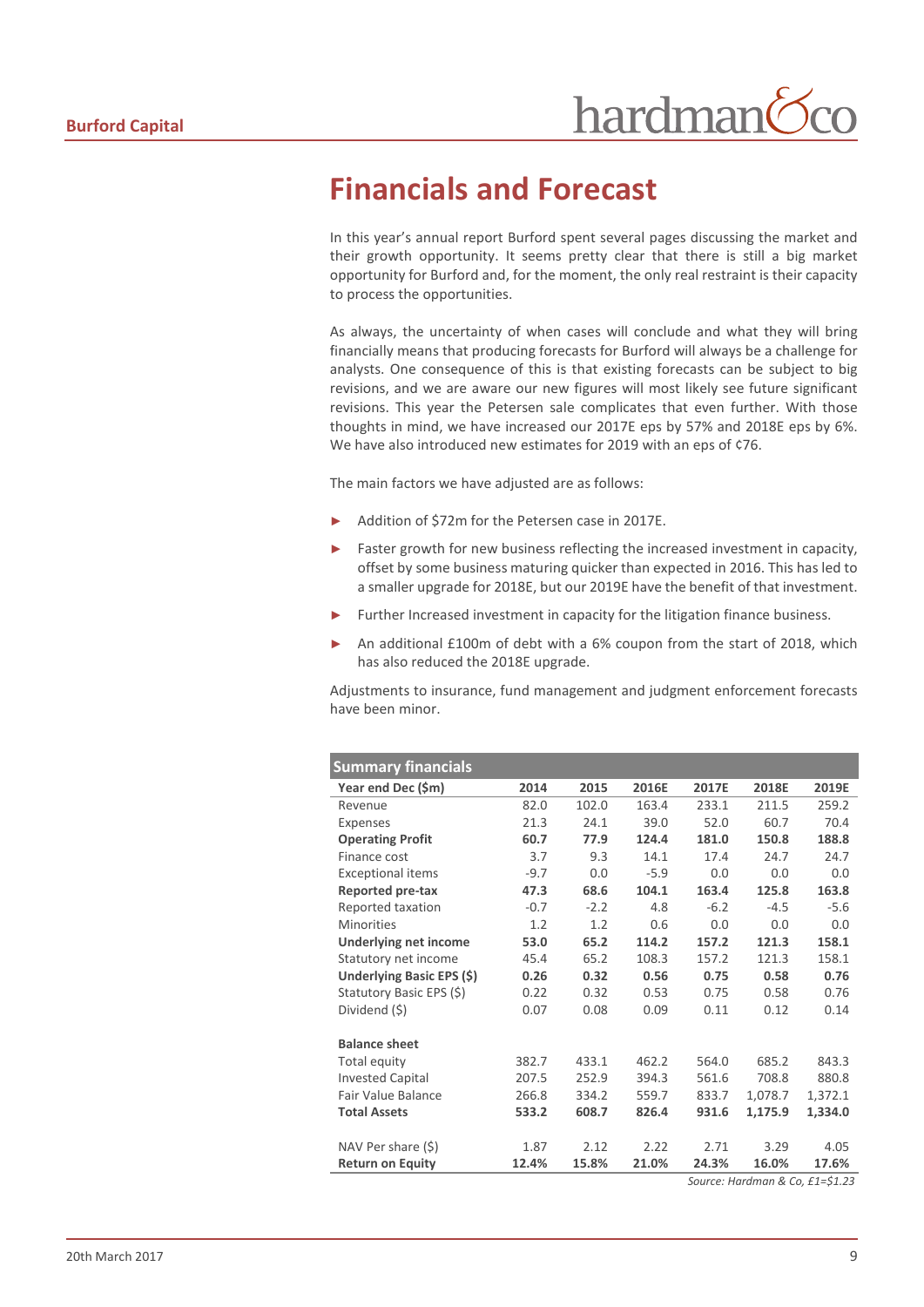## hardman  $\overline{O}$

## **Valuation**

The Burford share price has continued to appreciate strongly, though much of this reflects the underlying performance of the business. The Petersen transaction means earnings are likely to be somewhat volatile over the next couple of years. The prospective P/E is 17.1 times for 2018E and 13.1 times for 2019E. We are estimating 31% growth in invested capital over this period, something that should ultimately be reflected in earnings – Burford remains very much a growth business.

Our return on equity forecast for 2019 is now 17.6%. With additional gearing Burford can grow this further, justifying a premium valuation.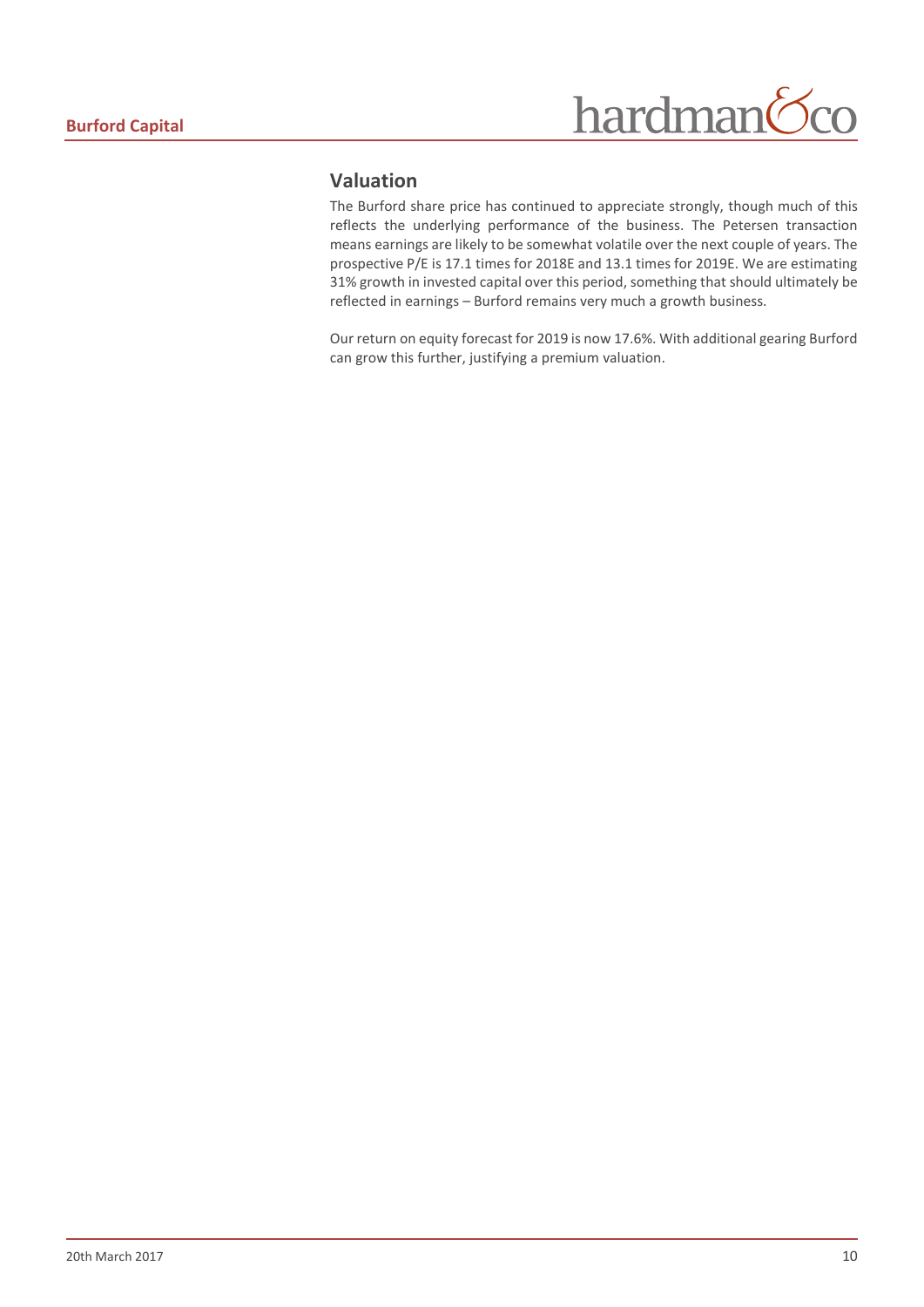## **Burford Capital**

hardman

# <span id="page-10-0"></span>**Disclaimer**

*Hardman & Co provides professional independent research services. Whilst every reasonable effort has been made to ensure that the information in the research is correct, this cannot be guaranteed.*

*The research reflects the objective views of the analysts named on the front page. However, the companies or funds covered in this research may pay us a fee, commission or other remuneration in order for this research to be made available. A full list of companies or funds that have paid us for coverage within the past 12 months can be viewed a[t http://www.hardmanandco.com/](http://www.hardmanandco.com/)*

*Hardman & Co has a personal dealing policy which debars staff and consultants from dealing in shares, bonds or other related instruments of companies which pay Hardman for any services, including research. They may be allowed to hold such securities if they were owned prior to joining Hardman or if they were held before the company appointed Hardman. In such cases sales will only be allowed in limited circumstances, generally in the two weeks following publication of figures.* 

Hardman & Co does not buy or sell shares, either for its own account or for other parties and neither does it undertake investment business. We may provide *investment banking services to corporate clients.* 

*Hardman & Co does not make recommendations. Accordingly, we do not publish records of our past recommendations. Where a Fair Value price is given in a*  research note this is the theoretical result of a study of a range of possible outcomes, and not a forecast of a likely share price. Hardman & Co may publish further *notes on these securities/companies but has no scheduled commitment and may cease to follow these securities/companies without notice.*

*Nothing in this report should be construed as an offer, or the solicitation of an offer, to buy or sell securities by us.*

*This information is not tailored to your individual situation and the investment(s) covered may not be suitable for you. You should not make any investment decision without consulting a fully qualified financial adviser.*

*This report may not be reproduced in whole or in part without prior permission from Hardman &Co.*

*Hardman Research Ltd, trading as Hardman & Co, is an appointed representative of Capital Markets Strategy Ltd and is authorised and regulated by the Financial Conduct Authority (FCA) under registration number 600843. Hardman Research Ltd is registered at Companies House with number 8256259. However, the information in this research report is not FCA regulated because it does not constitute investment advice (as defined in the Financial Services and Markets Act 2000) and is provided for general information only.*

*Hardman & Co Research Limited (trading as Hardman & Co) 11/12 Tokenhouse Yard London EC2R 7AS T +44 (0) 207 929 3399*

*Follow us on Twitter @HardmanandCo (Disclaimer Version 2 – Effective from August 2015)*